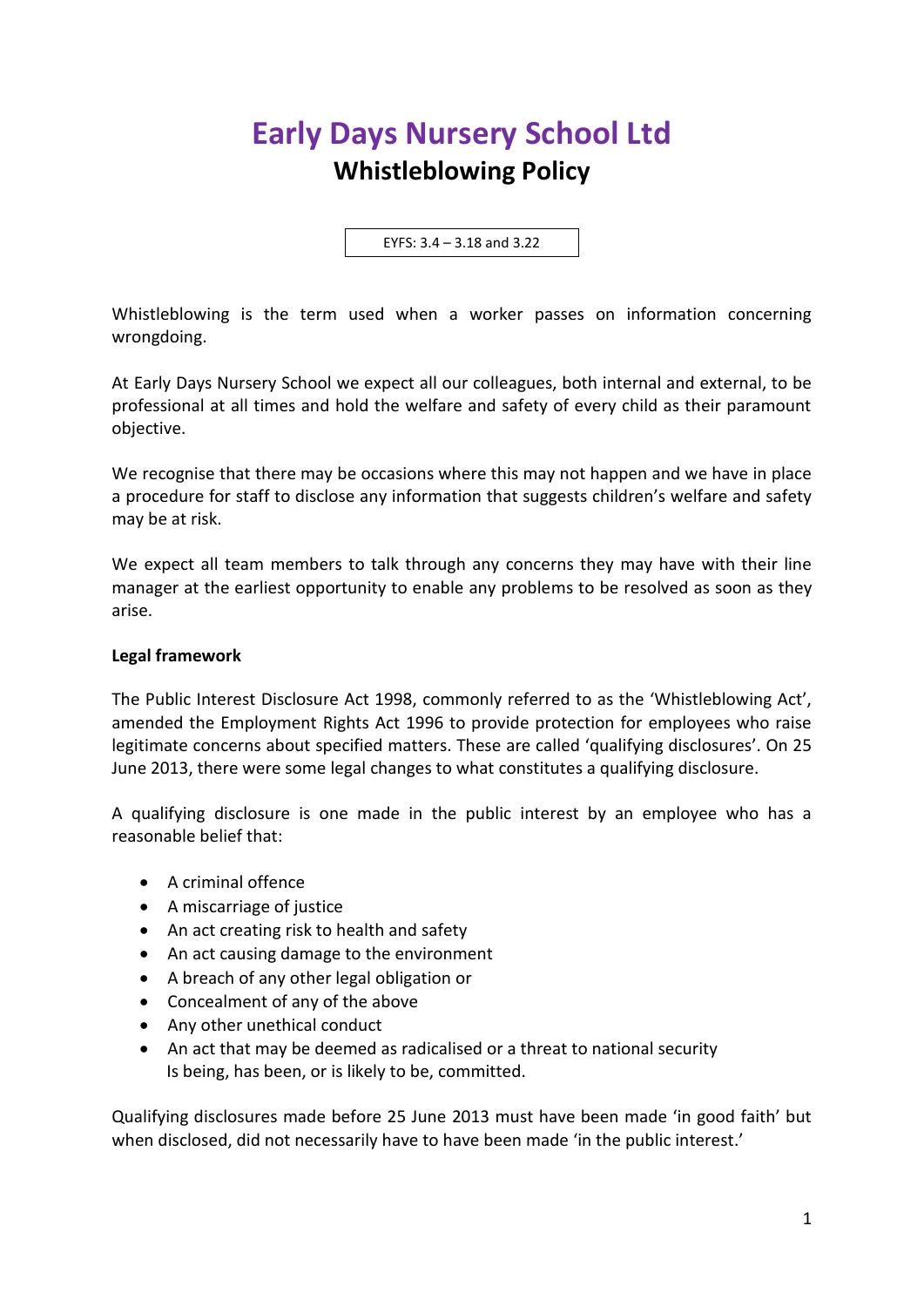Disclosures made after 25 June 2013 do not have to be made 'in good faith'; however, they must be made in the public interest. This is essential when assessing a disclosure made by an individual.

The Public Interest Disclosure Act has the following rules for making a protected disclosure:

- You must believe it to be substantially true
- You must not act maliciously or make false allegations
- You must not seek any personal gain.

It is not necessary for the employee to have proof that such an act is being, has been, or is likely to be, committed; a reasonable belief is sufficient.

## **Disclosure of information**

If, in the course of your employment, you become aware of information which you reasonably believe indicates that a child is/may be or is likely to be in risk of danger and/or one or more of the following may be happening, you MUST use the nursery's disclosure procedure set out below:

- That a criminal offence has been committed or is being committed or is likely to be committed
- That a person has failed, is failing or is likely to fail to comply with any legal obligation to which they are subject (e.g. EYFS, Equalities Act 2010)
- That a miscarriage of justice has occurred, is occurring, or is likely to occur
- That the health or safety of any individual has been, is being, or is likely to be endangered
- That the environment, has been, is being, or is likely to be damaged
- That information tending to show any of the above, has been, is being, or is likely to be deliberately concealed
- That the nursery's reputation may be called into disrepute.

## **Disclosure procedure**

- If this information relates to child protection/safeguarding then the nursery's Safeguarding/Child Protection Policy October 2020 should be followed, with particular reference to the staff and volunteering section
- Where you reasonably believe one or more of the above circumstances listed above has occurred, you should promptly disclose this to your manager so that any appropriate action can be taken. If it is inappropriate to make such a disclosure to your manager (i.e. because it relates to your manager) you should speak to Gina Chamberlain, the Nursery Manager or Ken Murphy, the Nursery Director (07967 032508).
- Employees will suffer no detriment of any sort for making such a disclosure in accordance with this procedure. For further guidance in the use of the disclosure procedure, employees should speak in confidence to the Nursery Manager, Gina Chamberlain.